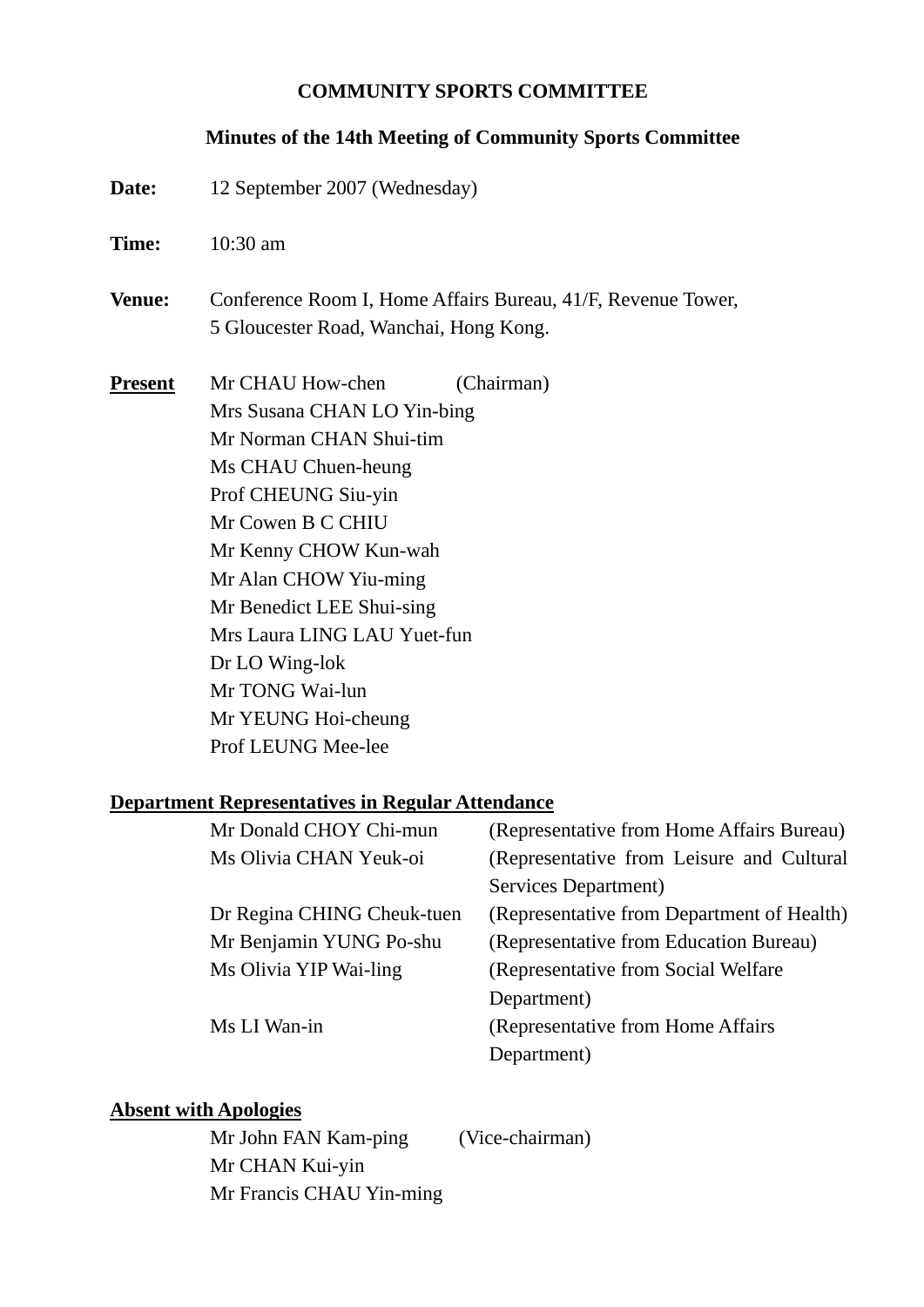Mr FUNG Kwong-chung Mr James KONG Tze-wing Mr LEUNG Che-cheung Mr SUEN Kai-cheong Mr PUI Kwan-kay Mr Kenneth TSUI Kam-cheung

## **In Attendance**

| (Leisure and Cultural Services Department) |
|--------------------------------------------|
| (Leisure and Cultural Services Department) |
| (Leisure and Cultural Services Department) |
| (Leisure and Cultural Services Department) |
| (Leisure and Cultural Services Department) |
| (Leisure and Cultural Services Department) |
|                                            |

## **Opening Remarks**

1.1 The Chairman welcomed all Members and representatives from various government departments to the Meeting. In particular, he welcomed Mr Donald CHOY of the Home Affairs Bureau (HAB) to attend the Meeting as a replacement of Ms Janet WONG Chin-kiu.

1.2 On behalf of the Community Sports Committee (CSC), the Chairman congratulated Mrs Laura LING and Prof LEUNG Mee-lee for having been awarded the Bronze Bauhinia Star and Chief Executive's Commendation for Community Service respectively on 1 July.

## **Item 1: Confirmation of the Minutes of the 13th Meeting of the CSC**

2.1 The Secretariat sent the draft minutes of the 13th Meeting to Members for comment by fax on 30 July and hitherto a proposal for amending item 5.3(a) of the minutes from the Education Bureau (EB) was received. The amended draft minutes was sent to all Members by fax on 5 September. The Chairman asked Members to refer to the summary of proposed amendments to the minutes tabled at the Meeting. As there was no further amendment proposed at the Meeting, the Chairman announced the minutes of the 13th Meeting being endorsed.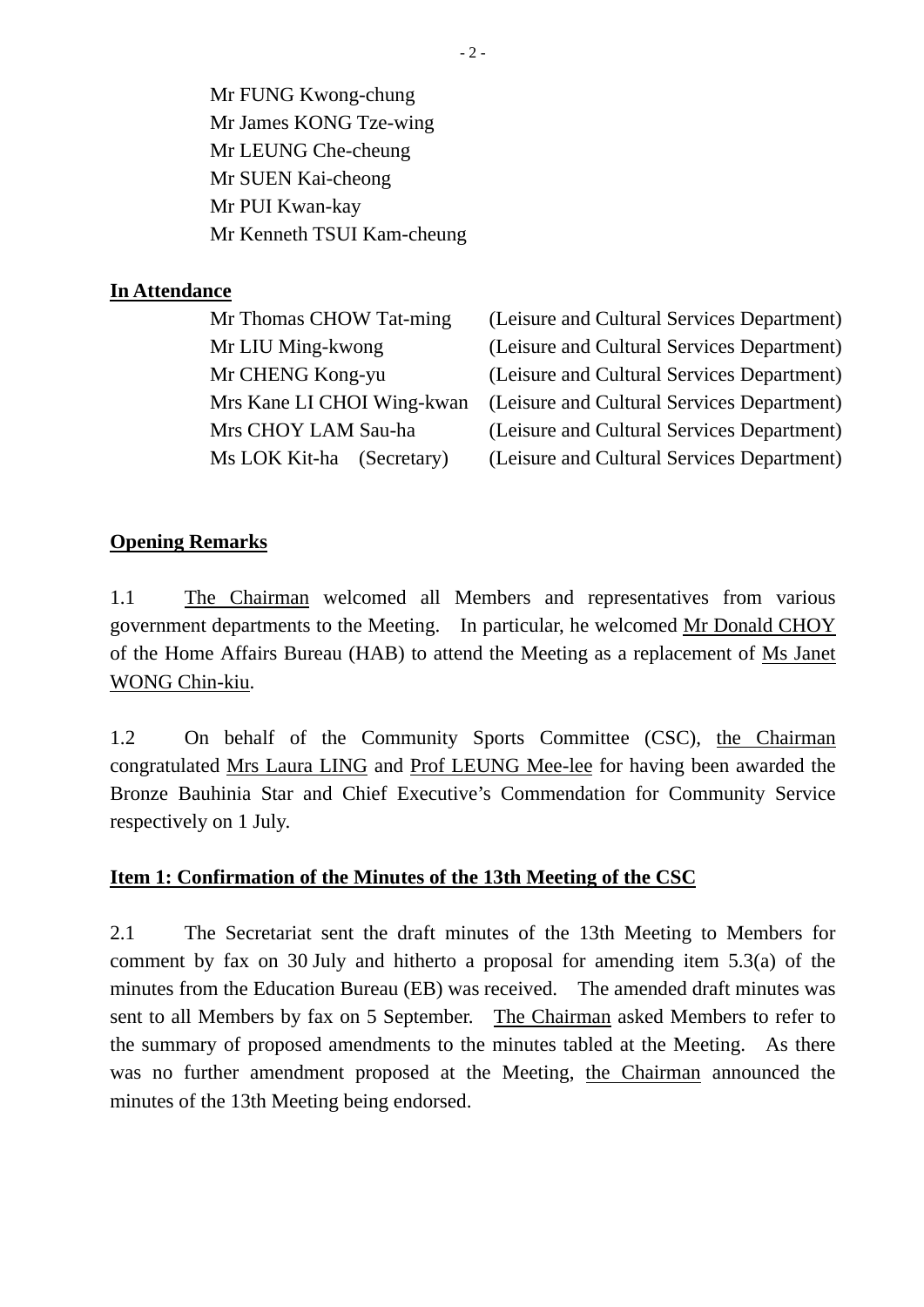#### **Item 2: Matters Arising**

## **(i) Report of the Working Group on the Formulation of Indicators for Measuring the Effectiveness of Sport for All**

3.1 The Chairman invited Dr LO Wing-lok, convenor of the Working Group on the Formulation of Indicators for Measuring the Effectiveness of Sport for All (the Working Group), to report the progress of the related work.

3.2 Dr LO Wing-lok reported that the Working Group had actively undertaken follow-ups after the endorsement of the proposal on the study on the participation patterns of physical activity in Hong Kong in the 13th Meeting. The whole study comprised two phases. In phase one, a consultant would be commissioned to establish a set of indicators for measuring the effectiveness of Sport for All and, with reference to the experience of other countries, formulate the survey methodology and analyse the findings of survey. In phase two, an institute would be commissioned to conduct a questionnaire survey. The Leisure and Cultural Services Department (LCSD) had called tenders from seven tertiary institutions including six universities and one institute of education to conduct the consultancy study of phase one. Two tenders were received hitherto. It was anticipated that the selection procedures would be completed in mid September and the study could commence afterwards. Phase one of the study was expected to be completed in January 2008 and the questionnaire survey would be conducted in April and October in the same year to collect the data of Hong Kong people's physical activities in summer and winter respectively. The report of the whole study was expected to be completed in December 2008.

## **(ii) Report on Hong Kong and Shanghai Summer Sports Camp for Youth 2007**

4.1 The Chairman invited Prof CHEUNG Siu-yin, the Deputy Head of the Camp, to report on the activities of the Camp.

4.2 Prof CHEUNG reported that the Hong Kong and Shanghai Summer Sports Camp for Youth 2007 was successfully held at Oriental Land in Shanghai from 6 August to 10 August 2007. The Camp was jointly organised by the HAB of the Government of the Hong Kong Special Administrative Region and the Shanghai Administration of Sports, supported by Hong Kong Basketball Association and Hong Kong Tennis Association. Mr John FAN, the Vice-chairman and Prof CHEUNG were the Head and the Deputy Head of the Camp respectively. 83 youngsters from Hong Kong and Shanghai aged between 11 and 15 participated in the Camp and received trainings on basketball and tennis. Apart from trainings and competitions, the participants also took part in camp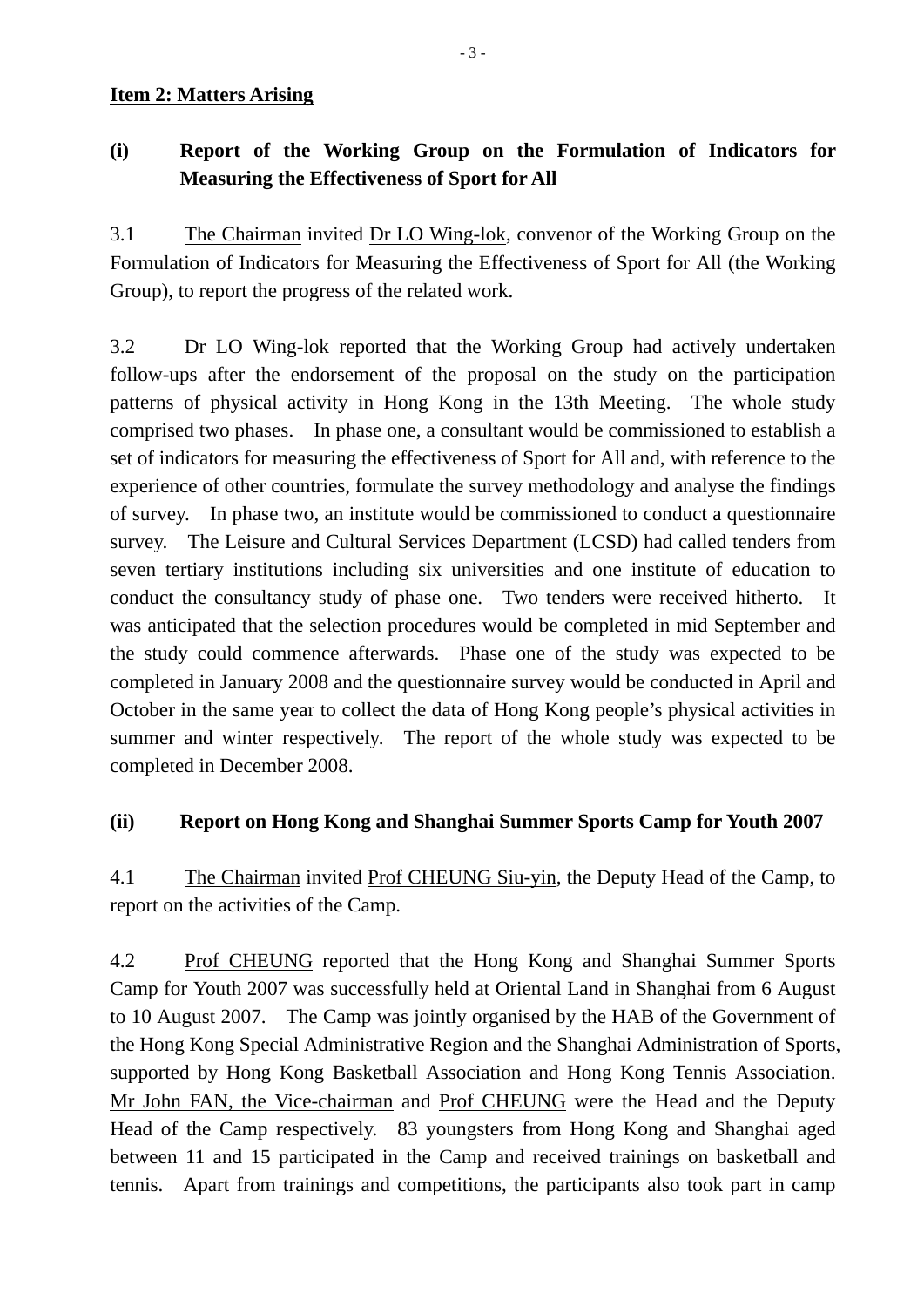activities, visited the training base at Oriental Land, Shanghai International Circuit and scenic spots such as Oriental Pearl Tower and Huangpu River, etc. The Shanghai Administration of Sports held a welcome dinner on 6 August and the guests present included Mr LI Wei-ting, the Deputy Director of Shanghai Administration of Sports and Mr SHU Huimin, the Director of Sports-For-All Department of Shanghai Administration of Sports. The opening ceremony of the Camp was held in the morning of 7 August and Mr SHU Huimin was one of the guests. Both the Shanghai and Hong Kong delegations were very satisfied with the camp activities. The Camp not only achieved the objective of sports exchange, but also cultivated the participants' independence and self-discipline. In addition, the Camp helped the participants to give full play to team spirit, enhanced their understanding of the sport cultures of the two places and fostered their interest in sports. The Shanghai Administration of Sports thanked Hong Kong for participating in the Camp and looked forward to organising the same exchange programme with Hong Kong in the following year. The total expenditure of the Camp was about \$260,000 among which \$70,000 came from the Hong Kong Government and \$190,000 from enrolment fee paid by Hong Kong participants.

4.3 The Chairman thanked Prof CHEUNG for her thorough report. He remarked that Mr John FAN, the Vice-chairman was not in Hong Kong and could not attend the Meeting. On behalf of the CSC, he thanked Mr John FAN, the Vice-chairman and Prof CHEUNG for serving as the Head and the Deputy Head of the Camp and participating in the camp activities with the Hong Kong delegation in Shanghai this year.

## **Item 4: Streamlining of Sports Funding Mechanism and Additional Subvention for National Sports Association (CSC Paper 6/07)**

5.1 The Chairman invited Mr CHENG Kong-yu of the LCSD to brief Members on the contents of the CSC Paper 6/07 by PowerPoint and invited them to refer to the information tabled at the meeting.

5.2 Mr CHENG Kong-yu finished the briefing. The Chairman invited Members to give their views on the contents of the Paper.

5.3 The views and relevant responses made by Members on the Paper were summarised as follows:

> (a) Mr TONG Wai-lun remarked that the streamlined mechanism was well received by National Sports Associations (NSAs). They had greater flexibility to use the subvention as the number of categories of subvented programmes were cut from eight to four and they were allowed to freely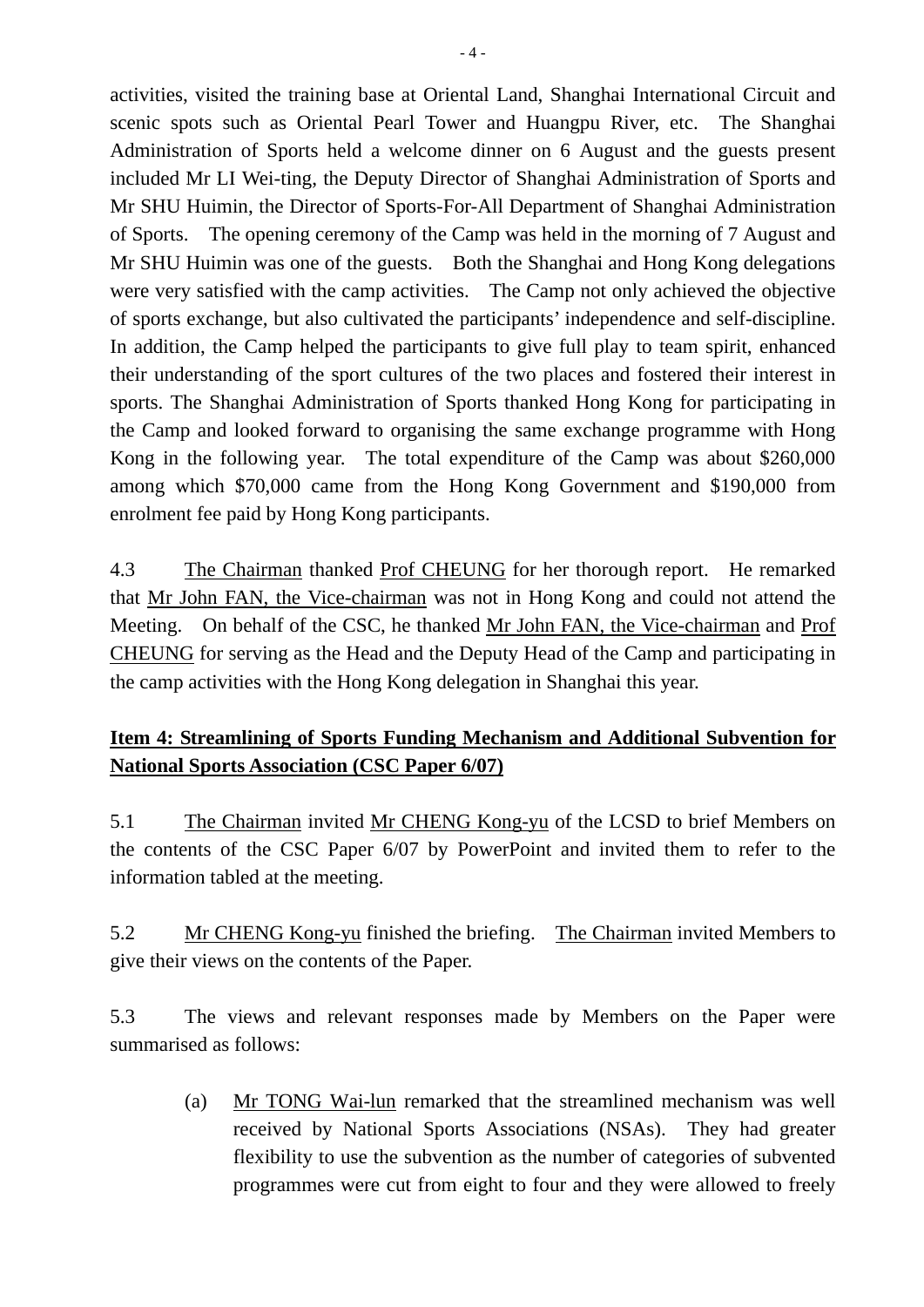deploy the funding within the same programme category. Moreover, they could use part of the reserve fund to employ additional staff, which helped to ease their manpower shortage. It was indeed a very good policy. Mr TONG appreciated that the LCSD, having taken the advice of NSAs, implemented and improved the funding mechanism. Of the \$30 million of additional subvention, \$12.8 million was for programme expenses for organising 1 700 programmes including development programmes for schools and local communities, squad trainings and international competitions. Mr TONG asked for the breakdown of the subvention alloted to the said three categories of activities. He added that 100 (6%) of the subvented programmes involved arranging athletes to participate in international competitions. He remarked that the Chief Executive recommended enhancing the training of elite athletes in his Policy Address. Mr TONG opined that elite athletes should be offered more chances to take part in competitions for enhancing their skills. He further pointed out that the current subvention to Hong Kong Badminton Association for international competitions was insufficient. Particularly in the Olympic year, the athletes should be arranged to take part in more international competitions to earn more ranking points, otherwise they were not qualified to compete in the Olympic Games. He suggested increasing relevant subvention for NSAs in the Olympic year for them to strengthen the training of elite athletes by arranging them to take part in more international competitions.

- (b) Mrs Susana CHAN appreciated the provision of additional subvention to NSAs. Of the 1 700 additional programmes, 1 000 were development programmes at the school and community level. She would like to know the respective numbers of school and community development programmes and their details.
- (c) Mr CHENG Kong-yu responded that details would be provided for Members' reference after the meeting. Regarding international competitions, he explained that besides allocating 6% of the \$12.8 million additional subvention for NSAs to participate in international competitions, a fixed amount in the existing some \$110 million provision had been earmarked for NSAs to participate in international competitions. In addition, there were other sources of subvention, such as the Arts and Sport Development Fund, which provided funding for NSAs to participate in major international competitions. He said that the LCSD had all along been very supportive of squad training. Therefore, 35% of the \$12.8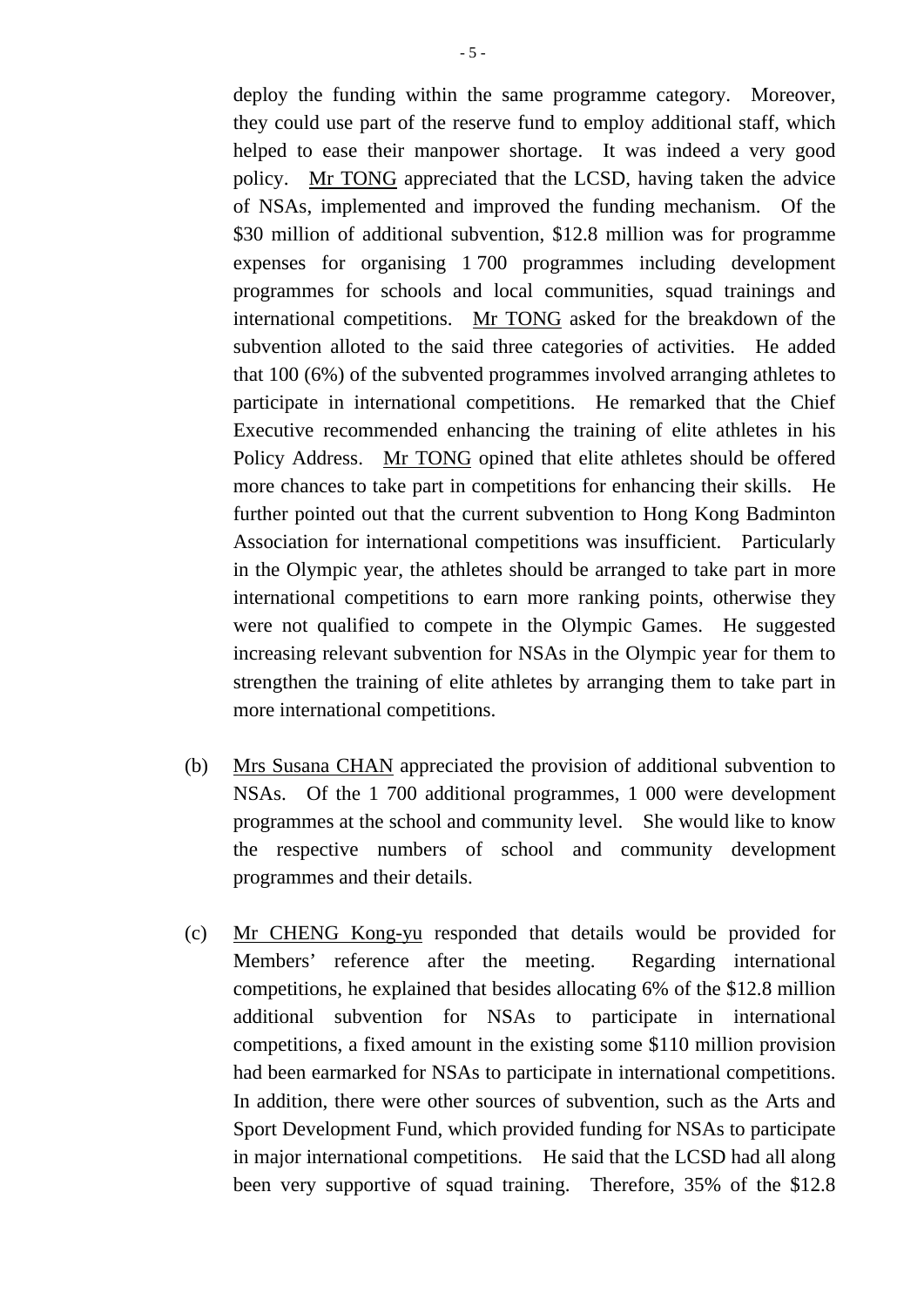million additional subvention would be allocated for enhancing squad training with a view to strengthening the training of elite athletes and giving them more opportunities to participate in competitions. He added that to tie in with the Chief Executive's policy objective of promoting sports at the grass-roots level, the LCSD would use the additional resources to organise some 1 700 programmes. Some 1 000 of these programmes targeted mainly at schools and the community to enhance sports development at the grass-roots level.

- (d) Ms Olivia CHAN of the LCSD added that the purpose of the Paper was to report to Members the additional allocation of \$30 million would mainly be used to promote sports at the community level. \$12.8 million of the sum was programme expenses for organising 1 700 programmes. It was hoped that with the additional subvention, NSAs could collaborate with DCs, district sports associations and schools to organise more programmes at the community level. She stated that after granting an additional \$30 million to NSAs, the total subvention for NSAs in the year was more than \$140 million. A significant portion of the sum was funding provision for NSAs to participate in international competitions. Moreover, an additional \$40 million was allocated to NSAs through various channels to provide funding for the training of elite athletes. Funds were also earmarked by the Arts and Sport Development Fund and the Hong Kong Sports Institute for elite athletes to take part in major international competitions. To give a full picture of the allocation of subvention for Members' reference, the LCSD would consolidate the relevant information and submit to Members the breakdowns of the subvention in due course.
- (e) Mr YEUNG Hoi-cheung said that he highly appreciated the granting of additional subvention to NSAs. Regarding human resources and salary subvention, he supported the recruitment of additional staff in the Approved Establishment of NSAs. However, he pointed out that although the staff of NSAs were issued a Special Personnel Fund as a token of encouragement, their length of service was yet to be recognised and their salaries remained unchanged. He worried that the lacking of a long-term incremental system might be an obstacle for NSAs to retain their staff. He hoped that the service of these staff could be recognised to encourage them to continue to serve with loyalty.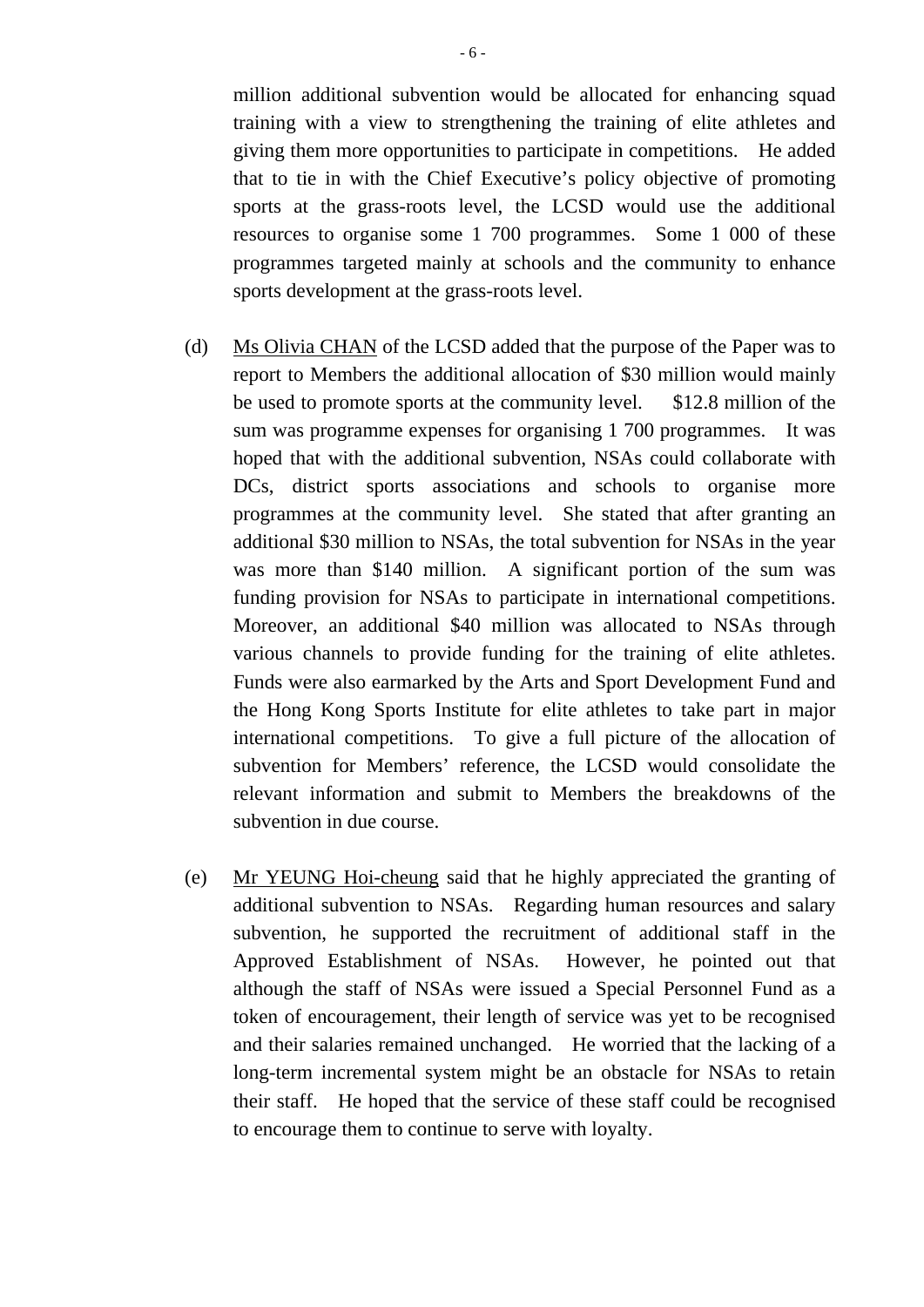- (f) Ms Olivia CHAN of the LCSD replied that when the subvention to NSAs was administered by the ex-Hong Kong Sports Development Board, there was no pay scale for the subvented staff too. When the LCSD took over the administration of subvention to NSAs in 2004, the subvention mode was kept. She fully understood NSAs' difficulties in retaining their staff. But the provision of annual salary increment was a re-current expenditure and due to the limitation of resources, the Treasury did not provide additional resources for that. As an additional subvention of \$30 million was successfully sought this year, the sum was used as a Special Personnel Fund payable to the staff of NSAs according to their length of service to recognise their loyal service. She said such arrangement would continue in the following year and the LCSD would also continue to endeavour to seek additional resources to cater for the needs in this aspect. She stated that under the streamlined funding mechanism, the personnel funding would be issued to NSAs in four quarterly instalments. The NSAs could use the funds flexibly to meet their developmental and operational needs.
- (g) Mr Kenny CHOW opined that it was unreasonable not to grant increments to staff and it warranted a review. He hoped to seek more resources from the Government through this Committee to address the salary issues of NSAs' staff to avoid the operation of NSAs being hindered by frequent staff turnover.
- (h) Mr YEUNG Hoi-cheung said that the Hong Kong Schools Sports Federation currently received subvention from both the EB and the LCSD. Staff whose remunerations were subvented by the EB were granted increments while those subvented by the LCSD were not. As such, there were two different systems in the organisation. He hoped that the mechanism could be reviewed in order to balance staff morale.
- (i) Mr Benedict LEE opined that the provision of increments directly affected staff's willingness to contribute to their organisations. At present, the amount of subvention granted to an NSA was decided in accordance with its performance. He said that if staff were provided with attractive benefits, it would be beneficial to the operation and performance of NSAs. It would be difficult to retain staff, especially those with outstanding performance, without an incremental system. He opined that although the ex-Hong Kong Sports Development Board did not have an incremental system for NSAs' staff, it might be a suitable time to review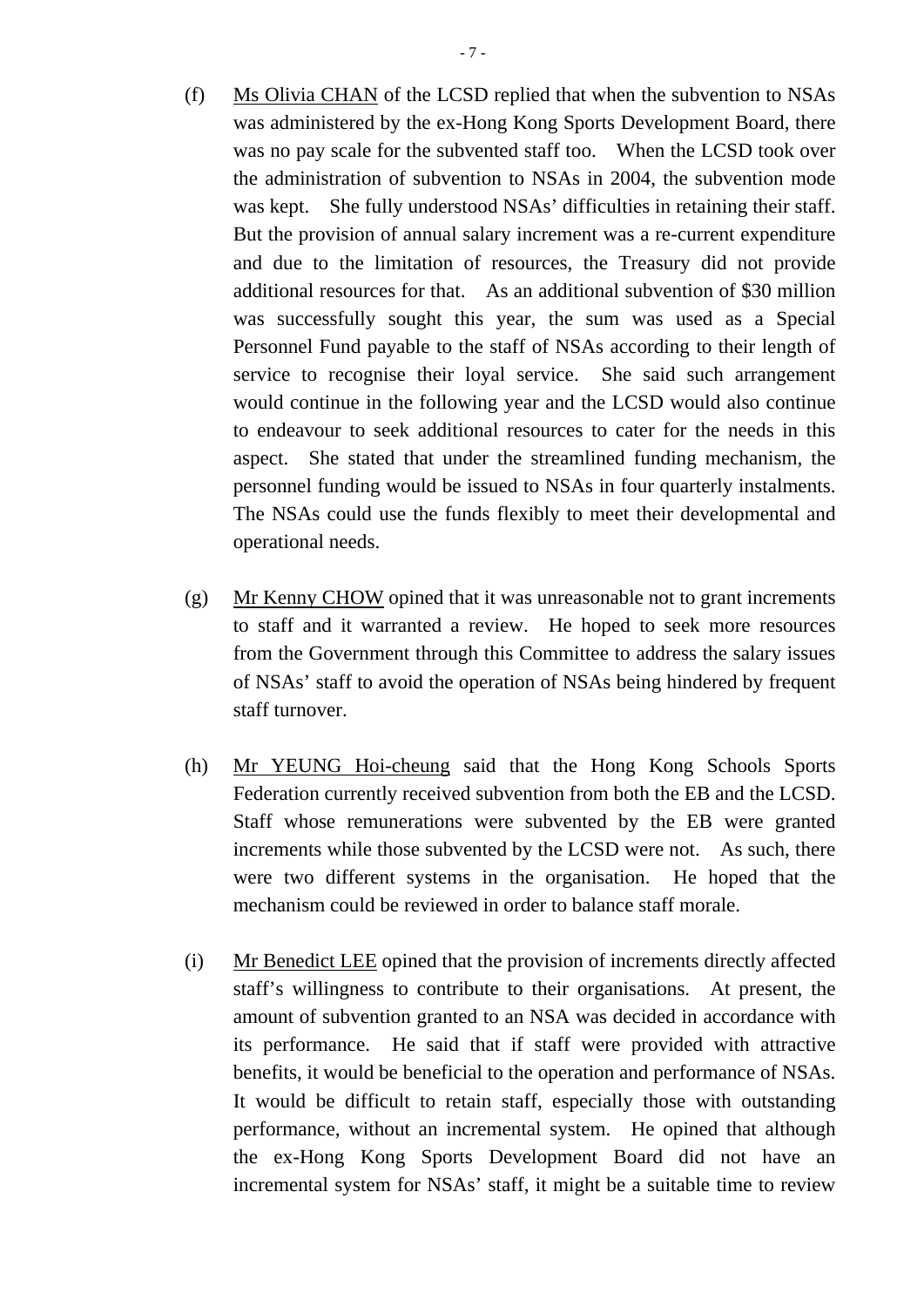the existing subvention mechanism with reference to the operation of other government authorities. He said that if most Members considered it necessary to enhance the subvention mechanism, the CSC should reflect it to the Government with a view to maintaining staff's devotion to NSAs, thereby driving NSAs to strive for better performance.

(j) The DLCS replied that not only NSAs but also the LCSD faced the problem of insufficient resources. Contract staff currently employed by the LCSD were also not granted increments. He explained that the current system could not be improved with the sole effort of the LCSD or the HAB. It was a matter of government policies. He said that a more feasible means to address the problem was to seek more resources from the Government so that a Special Personnel Fund could be provided to NSAs for retaining staff with long service and boosting staff morale. He fully understood the CSC's request but hoped Members would appreciate that as government resources were limited, additional resources were sought for various policy areas every year. He promised that the LCSD would continue its effort in seeking more resources and strive for better allocation of resources with this approach.

5.4 The Chairman thanked Members for their valuable views. He expressed that since the number of NSAs subvented by the LCSD and the number of organisations subvented by the EB were different, the two could not be mentioned in the same breath. He opined that the new mechanism was a desirable breakthrough and believed that the LCSD would continue to endeavour to seek more resources.

# **Item 4: Report of the 1st Hong Kong Games Organising Committee (CSC Paper 7/07)**

6.1 The Chairman said that a meeting was held on 22 August to thoroughly review the arrangements of the 1st Hong Kong Games (HKG). He asked Mrs Kane LI, the Secretary General of the 1st HKG Organising Committee (HKGOC), to brief Members on the contents of the CSC Paper 7/07 by PowerPoint. He also asked Members to refer to the information tabled at the meeting.

6.2 After Mrs Kane LI's presentation, the Chairman invited Members to give their views on the Paper.

6.3 Members had a thorough discussion on the Paper. The salient points of the discussion were consolidated as follows: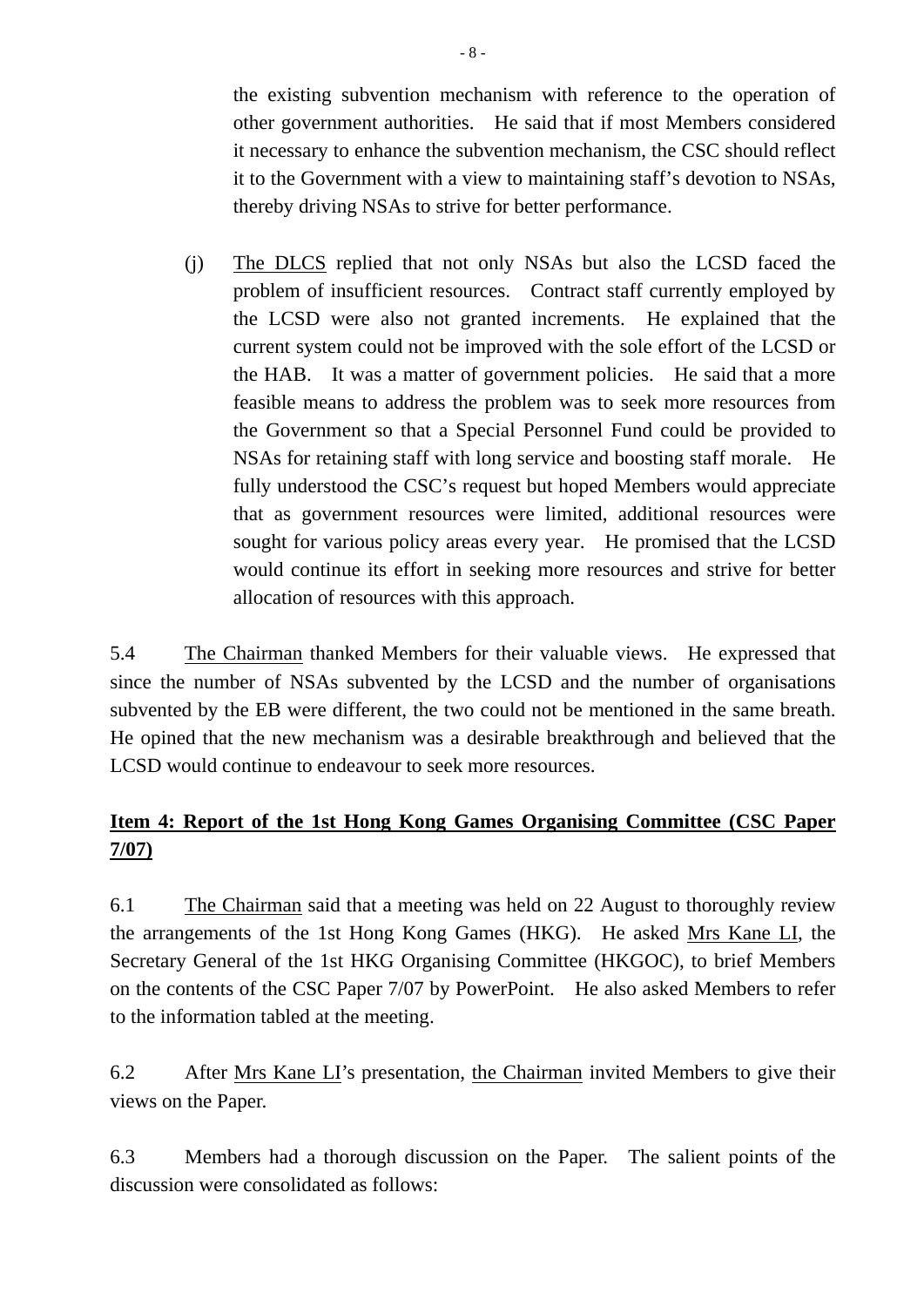- (a) Mr Benedict LEE said that the statistics of participants in the competition events of the 1st HKG and its related activities was available. He would like to know if there were any quotas set for the events at the planning stage, the differences between the set quotas and the actual numbers of participants and the reasons for the differences for the next HKG's reference. He also remarked that the activities of the 1st HKG attracted over 100 000 participants and asked if it met the anticipated target. He would like to know more about the anticipated target.
- (b) The Chairman commented that in view of the fact that this was the first HKG and the preparation time was relatively tight, the total figure of 1 287 participants already exceeded the anticipated target. Regarding over 100 000 people participating in other related activities, including the opening ceremony, closing ceremony and other publicity activities, he asked Mrs Kane LI, the Secretary General of the OC, to report information in this aspect for Members' reference.
- (c) Mrs Kane LI said that given this was the first HKG and only four sports items were included, the numbers of participants of the competition events and related activities were very satisfactory. She stated that NSAs had been consulted regarding the quota and competiton format for each event. As the districts probably did not send all their athletes to participate in all the events and some participants took part in two events, that explained the difference between the numbers of participants and the quotas. She asked Members to refer to Annex 4 of the Paper for the numbers of participants in the events of the 1st HKG and its related activities.
- (d) The Chairman remarked that the number of participants of the 1st HKG had exceeded the anticipated target. He thanked the DCs and the NSAs for their support and the staff of the LCSD for their contributions to the successful completion of the 1st HKG in view of the tight preparation time. He expressed that in order to allow sufficient time for preparing the next HKG, the 2nd HKGOC would be formed as soon as possible to start the preparation work.
- (e) Mr Cowen CHIU also opined the fact that the 1st HKG only included as few as four sports items was undesirable. As it was suggested adding more sports items in the next HKG, he asked whether water sports such as rowing, windsurfing and canoeing would be considered.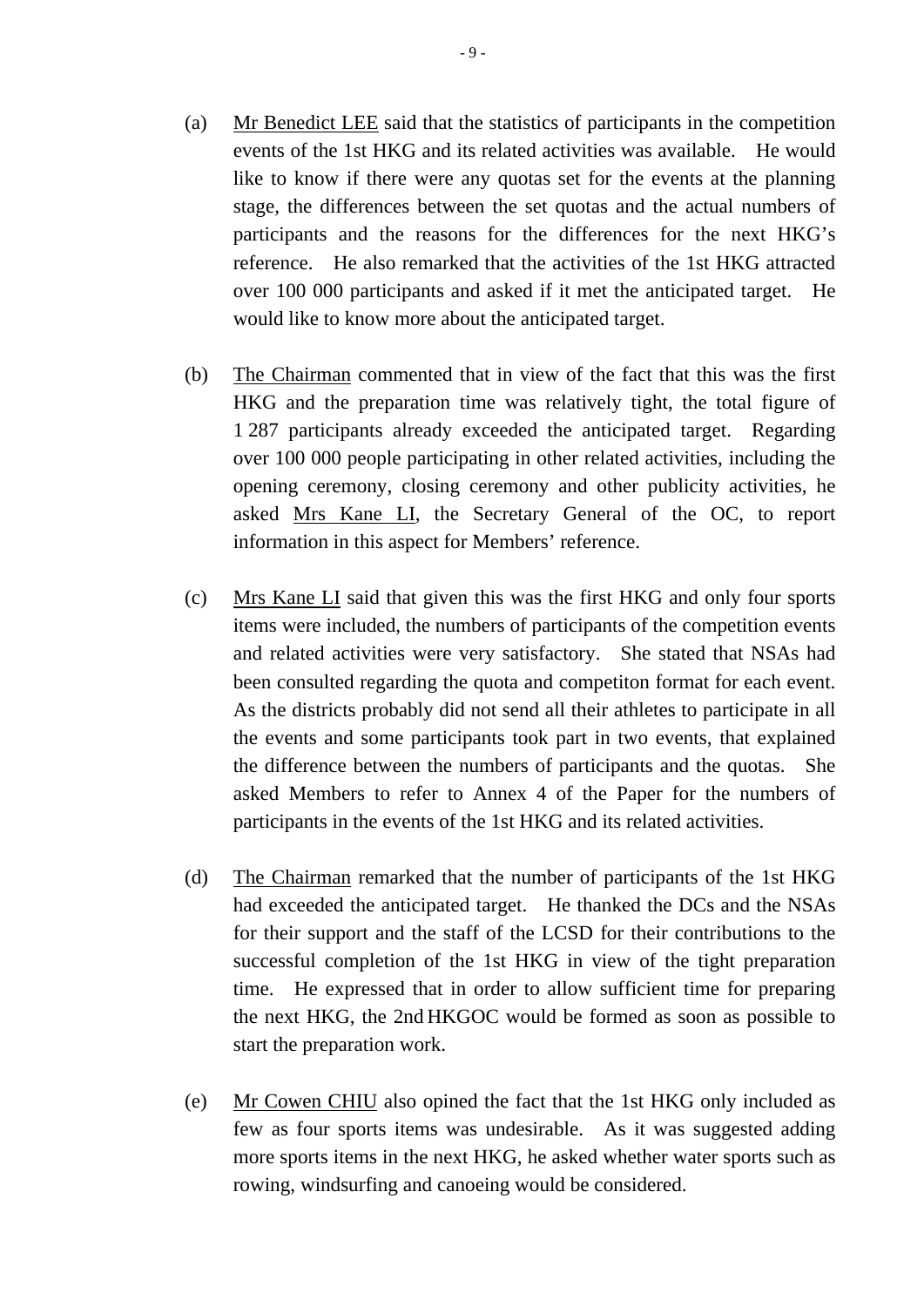- (f) The Chairman replied that upon the formation of the 2nd HKGOC, discussions would be held with the LCSD and the NSAs concerned as soon as possible to decide what sports items should be included in the 2nd HKG taking into consideration the human resources available and technical support from the NSAs.
- (g) Mrs Laura LING commented that there was insufficient preparation time for the 1st HKG and publicity had to be stepped up for the 2nd HKG to ensure that all the districts would have a clear understanding of the arrangements of the competition events and give their support. She suggested that the next HKG should tie in with the publicity work of the 18 districts to serve the purpose of Sport-for-All. She remarked that the 1st HKG only included as few as four sports items and that was undesirable. She supported that water sports should be included in the HKG. However, some districts might have difficulties to participate in the water sports for shortage of supporting facilities. She therefore suggested that in considering what sports items to be included, the availability of supporting facilities for the sport in the districts and the popularity of the sport should be taken into account for avoidance of dispute. She said that time was very important as shown from the experience in organising the 1st HKG and therefore sufficient time should be allowed for organising the next HKG and communication with districts enhanced to work out the details of staging the events in the districts.
- (h) Mrs Susana CHAN appreciated the successful completion of the 1st HKG given the tight preparation time. She opined that the relatively small number of participants in the 1st HKG was due to the format of the competition. She opined that the evaluation meeting conducted by the 1st HKGOC was very comprehensive. She said that the 1st HKG organised jointly by the LCSD and all the districts under the leadership of the Chairman and Members should scored more than 80 marks and was an invaluable experience. She also shared the view that the 1st HKG only included as few as four sports items was undesirable and water sports should be included in the HKG. In considering the sports items to be included, the facilities of the districts and the popularity of the sports must be taken into account.
- (i) Ms CHAU Chuen-heung stated that the 1st HKG was a success. She was of the opinion that venue selection must be given careful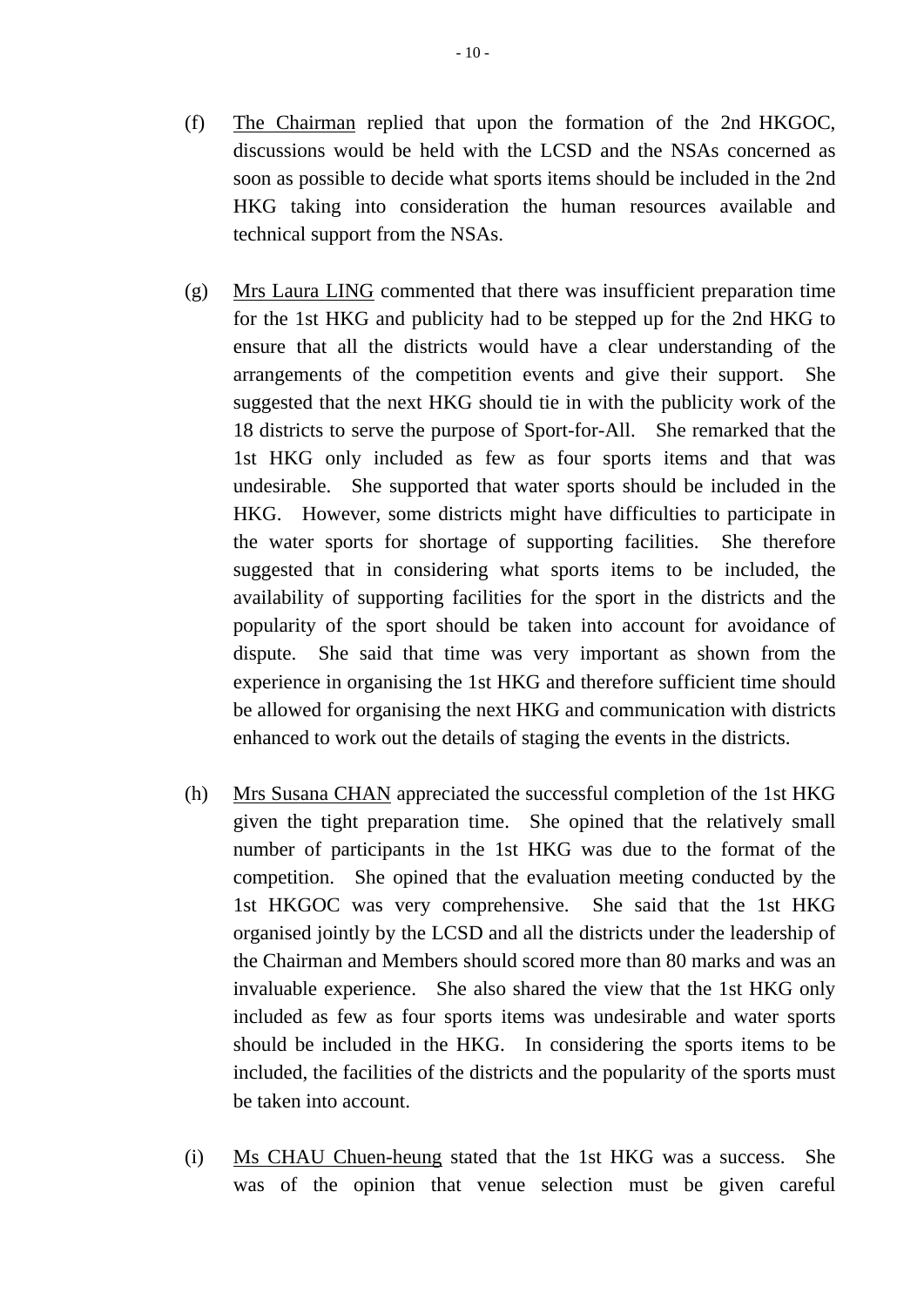consideration and that the venue at Siu Sai Wan was undesirable. As it was located in the upmarket residential area, the audio equipment of the venue was undesirable and failed to create an intensive atmosphere. She pointed out that as the Paper suggested DCs forming their teams to participate in the 2nd HKG next February, more publicity were needed at the district level if active participation and support was expected from DCs. She suggested that after the commencement of the new term of DCs, information on the 2nd HKG might be conveyed to DCs through different channels to ensure both the districts and the public would have a good understanding of the arrangements of the competition events, which would facilitate DCs to form their teams to participate in the 2nd HKG for promotion of the HKG.

- (j) The Chairman thanked Members for their invaluable views. He said that the preparation time for the 1st HKG was relatively tight and only four sports items were included in the 1st HKG. He agreed that the preparation work for the 2nd HKG should start as early as possible and more sports items be added. As the new term of DCs would commence next February, he suggested starting the preparation work for the 2nd HKG at that time and discussing the arrangements of the events with the 18 districts.
- (k) Mr Benedict LEE pointed out that the Paper proposed to solicit support from various sectors of the community, commercial and district sponsorship. He opined publicity was very important. At present, apart from commercial sponsorship, all expenditures of the event were borne by the Government. He therefore worried that publicity might not be sufficient. He considered that a new plan for seeking commercial sponsorship must be formulated. As the East Asian Games would also be held in 2009, there might be difficulties in soliciting commercial sponsorship for the 2nd HKG.
- (l) The Chairman commented that the objectives and nature of the 2nd HKG and the East Asian Games varied. Apart from the funding from the LCSD, the HKGOC would also actively seek commercial sponsorship to obtain more resources for publicity. He thanked Members for their support and participation and hoped that they would continue to support the 2nd HKG.